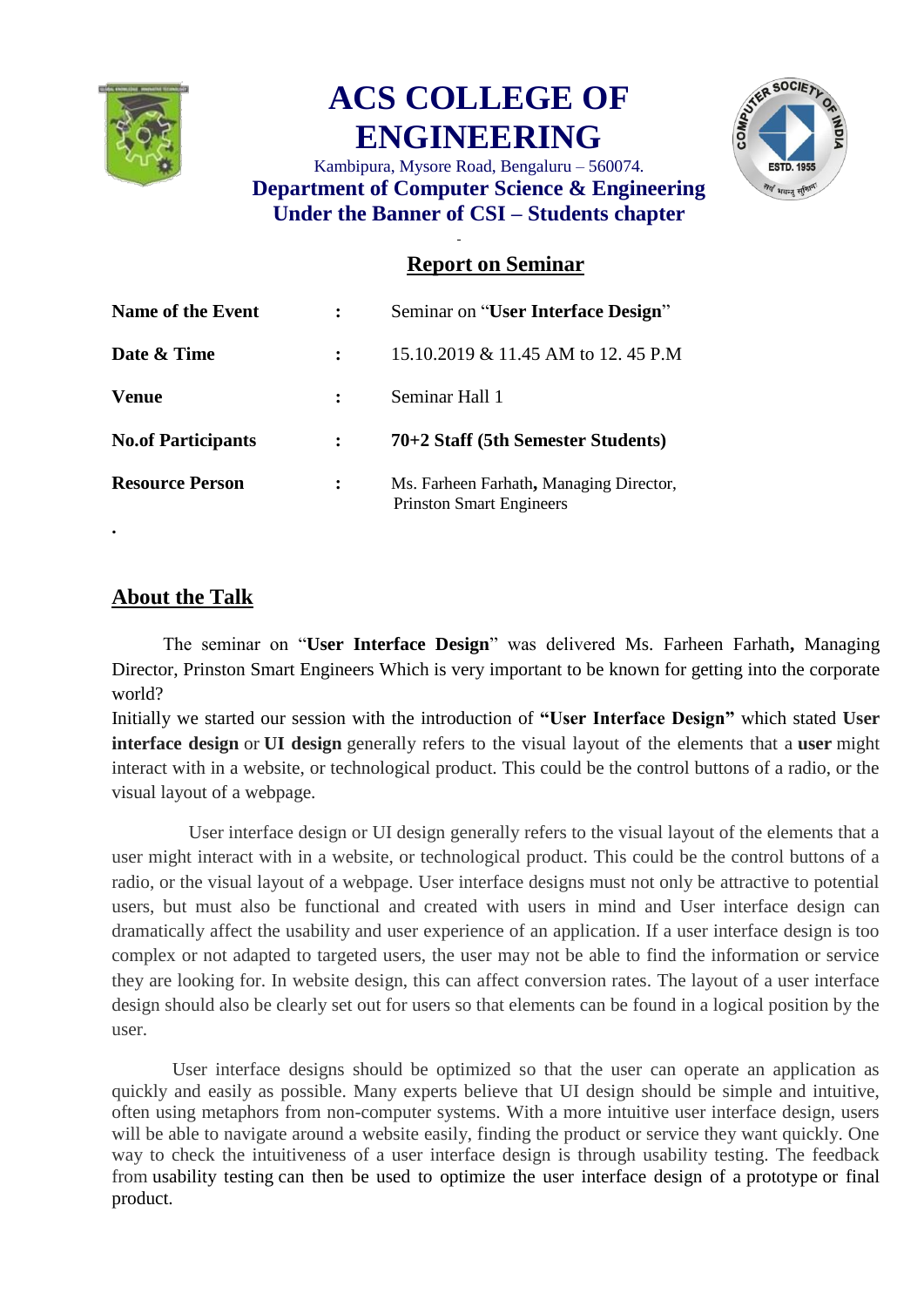The session taught about the un-employability skills which went like,

- 1. What is user interface design?
- 2. Why is user interface design important for [usability?](https://pidoco.com/en/help/ux/usability)
- 3. How to optimize user interface design.
- 4. Application of UID

Then we had the guidance on application development by using UID and the jobs availability in the domain of application development, and all the courses available in there institute related to UID how it will be available for the students. Finally the session is ended with vote of thanks.

\*\*\*\*\*\*